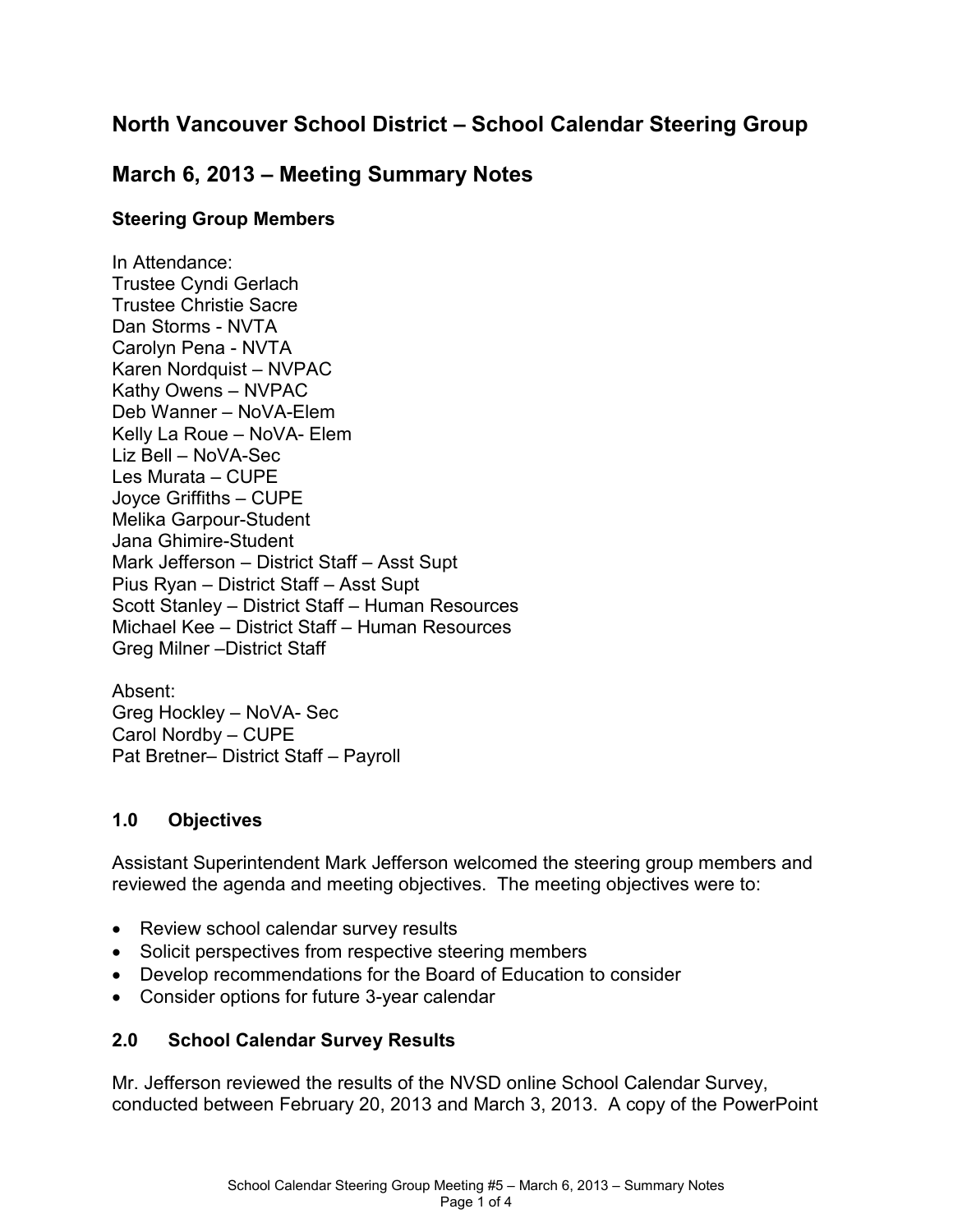presentation from the meeting is posted on the North Vancouver School District's website [\[link\]](http://www.nvsd44.bc.ca/~/media/4B15D6B38F0B42A48CE2DD29FC097CFC.ashx)

A total of 3,594 respondents participated in the survey. It was noted that, in addition to the participation of school district employees, parents and students, the NVSD survey was extended as well as to the broader general North Vancouver community. This is in contrast to the scope of surveying undertaken by some school districts, where survey participation was limited to only employees and parents. Given the expanded distribution, the survey results offer greater perspective and gauge of community-wide interests and trends.

The following key survey results pertaining to the 2013/14 school calendar were discussed:

- Significant overall support for a 2 week Christmas and spring break
- 72 percent support for 3 and 4 day week-ends
- 71 percent support for 3 and 4 day week-ends for future calendars
- 71 percent support for teacher collaboration time during the school day
- 84 percent support for collaboration time for once a month (n=2002)
- 48 percent support for collaboration time for twice a month (n=2040)
- 59% percent support for late start
- 70% percent support for early dismissal
- $\blacksquare$  74% for option A (n=2854)
- $\bullet$  64% for option B (n=2943)

With respect to future calendar options (2014/15 and beyond), the following results were indicated:

- 77% for 3 and 4 day week ends
- 33% support for school in the last week of August
- 33% support for school in the beginning of July

The group reflected upon the content and format of the final survey and discussed potential improvements for future surveys, focused on providing better understanding and clarity. It was noted that a "Notes" page/glossary or link to definitions of survey terms and language (e.g., collaboration) would be beneficial.

The group discussed the aspects to be included within their recommendation to the Board of Education, guided by the elements addressed by each of the survey questions.

• Two Week Winter Break

Group consensus that a two-week winter break is the preferred duration for winter break.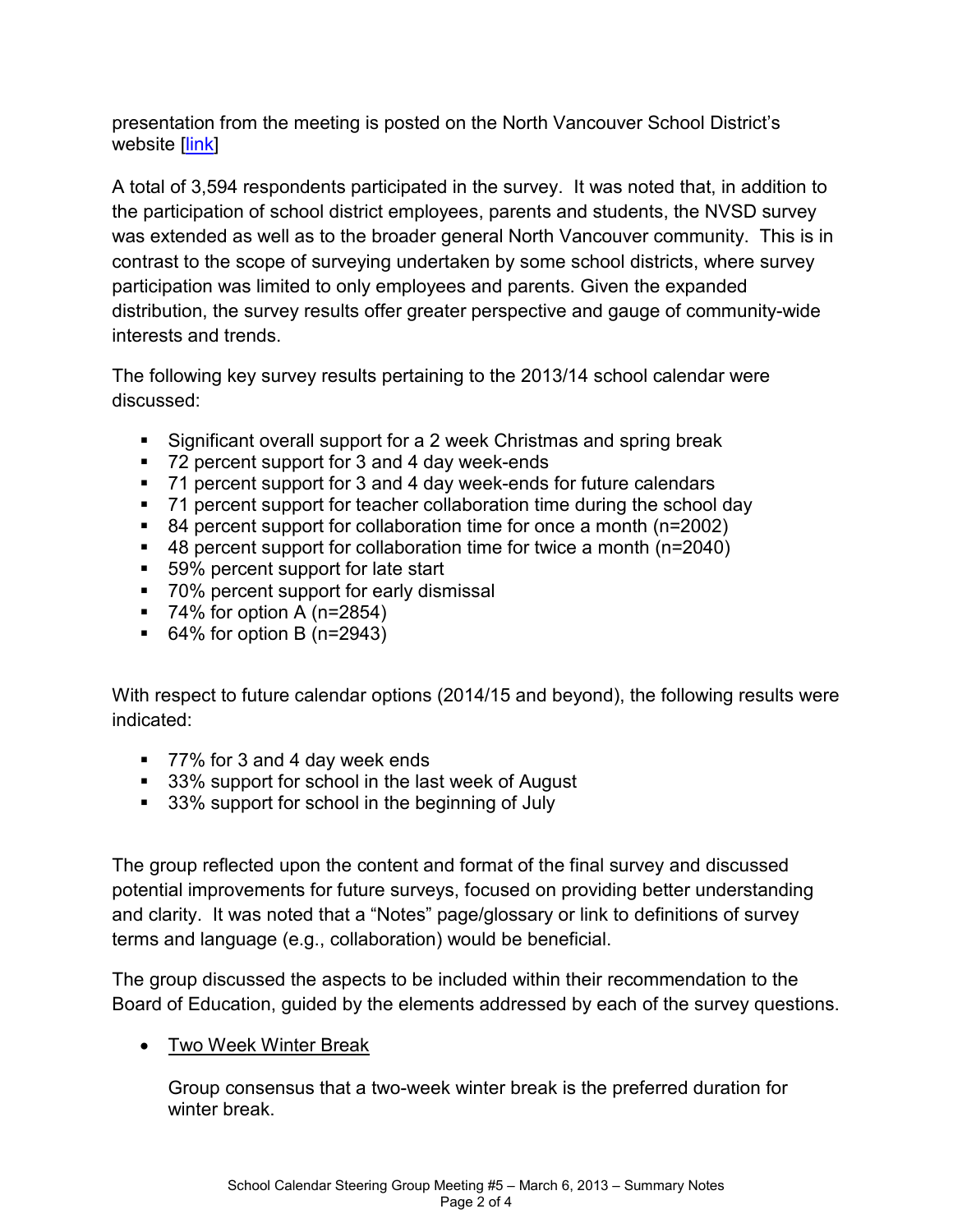### • Two Week Spring Break

Group consensus that a two-week spring break is the preferred option, with ongoing consideration of the role of the school district in supporting community programs/support over the second week of spring break (e.g., a list of support personnel that may be accessed by families with children with complex needs).

### • Staff Collaboration Time

- $\circ$  Secondary Group consensus for continued staff collaboration time for secondary school staff, to occur 7 times a year in the same format as was scheduled in the current school year (2012/13)
- $\circ$  Elementary Group consensus for staff collaboration time to be included in the 2013/14 school calendar, scheduled once a month utilizing the early release model. Elementary staff collaboration time would be scheduled in 60 minute time periods, to occur 7 times during the year,
	- Additional discussion points included:
		- foundation of consistency and desire to not introduce big changes for 2013/14
		- scheduling of elementary collaboration time to occur at the end of a school day addresses concerns expressed regarding the lack of available childcare prior to the start of the school day)
		- group desire to not have collaboration time to impact lunchtime and break times
		- scheduling consistency across schools would better allow for cross school collaboration
		- younger children are better focused for academic work in the morning
		- Consideration of starting the elementary school earlier in the morning to make up the instructional time
- Curriculum Implementation Day

Group consensus to maintain previously identified January 17, 2014 date

• Start Date (First day of school)

Group recommendation to begin the 2013/14 school year on Tuesday, Sept 3, 2013 (day following Labour Day Holiday), with similar start-up day scheduling as has occurred in the past, but ensuring that the same schedule for the day (times, hours) occurs across the district

• End Date  $-$  (Last day of school)

Group recommendation that the district-wide Administrative Day be scheduled for Friday, June 27, 2014, and that the last instructional day for students be